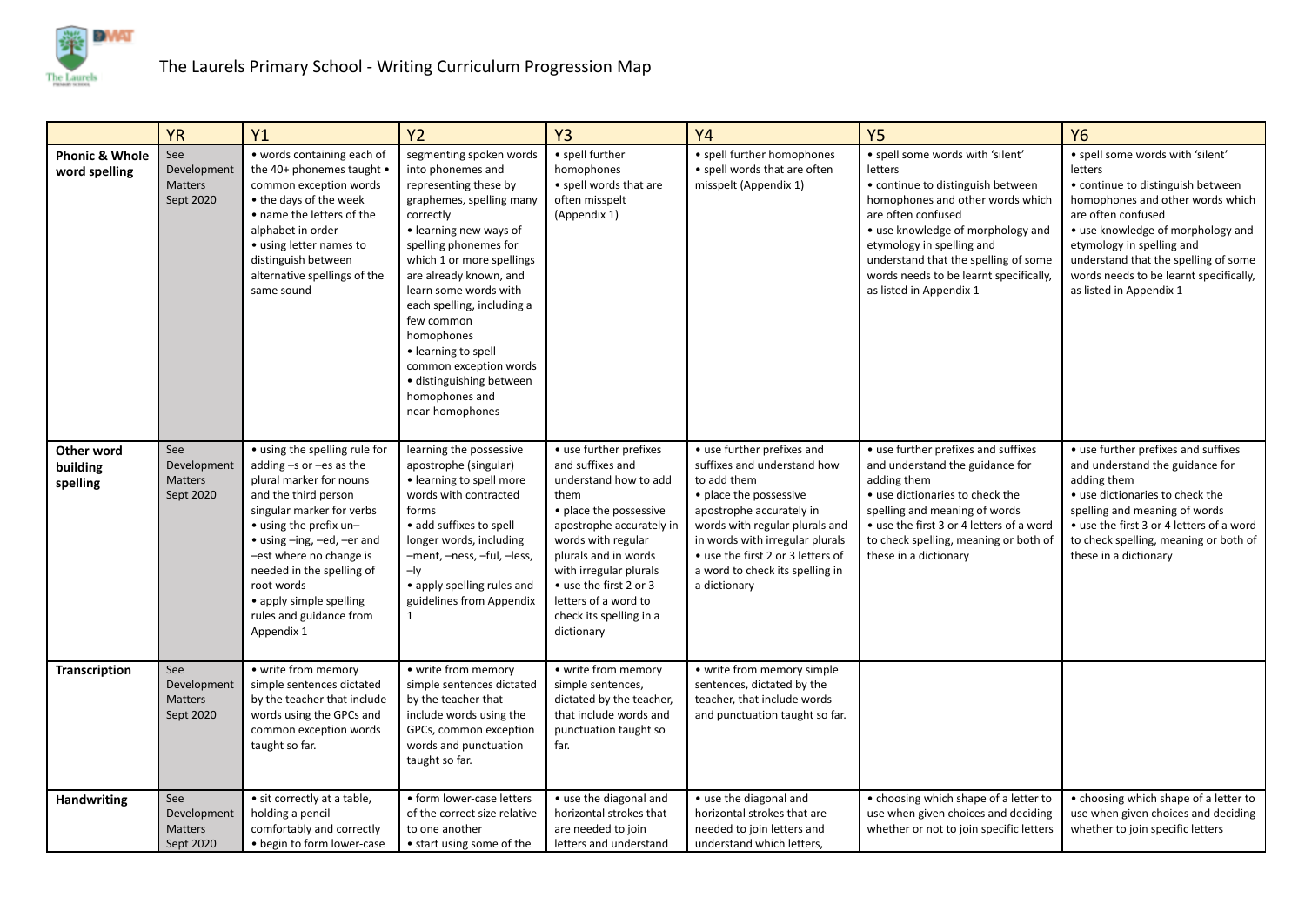

## The Laurels Primary School - Writing Curriculum Progression Map

|                                   |                                                   | letters in the correct<br>direction, starting and<br>finishing in the right place<br>• form capital letters<br>• form digits 0-9<br>· understand which letters<br>belong to which<br>handwriting 'families' and<br>to practise these | diagonal and horizontal<br>strokes needed to join<br>letters and understand<br>which letters, when<br>adjacent to one another,<br>are best left unjoined<br>• write capital letters and<br>digits of the correct size,<br>orientation, and<br>relationship to one<br>another and to<br>lower-case letters<br>• use spacing between<br>words that reflects the<br>size of the letters. | which letters, when<br>adjacent to one another,<br>are best left unjoined<br>• increase the legibility,<br>consistency, and quality<br>of their handwriting                                                                      | when adjacent to one another,<br>are best left unjoined<br>• increase the legibility,<br>consistency, and quality of<br>their handwriting                                                                                  | • choosing the writing implement<br>that is best suited for a task                                                                                                                                                                                                                                                                                                              | • choosing the writing implement<br>that is best suited for a task                                                                                                                                                                                                                                                                                                              |
|-----------------------------------|---------------------------------------------------|--------------------------------------------------------------------------------------------------------------------------------------------------------------------------------------------------------------------------------------|---------------------------------------------------------------------------------------------------------------------------------------------------------------------------------------------------------------------------------------------------------------------------------------------------------------------------------------------------------------------------------------|----------------------------------------------------------------------------------------------------------------------------------------------------------------------------------------------------------------------------------|----------------------------------------------------------------------------------------------------------------------------------------------------------------------------------------------------------------------------|---------------------------------------------------------------------------------------------------------------------------------------------------------------------------------------------------------------------------------------------------------------------------------------------------------------------------------------------------------------------------------|---------------------------------------------------------------------------------------------------------------------------------------------------------------------------------------------------------------------------------------------------------------------------------------------------------------------------------------------------------------------------------|
| <b>Contexts for</b><br>Writing    | See<br>Development<br><b>Matters</b><br>Sept 2020 |                                                                                                                                                                                                                                      | writing narratives about<br>personal experiences and<br>those of others (real and<br>fictional)<br>• writing about real<br>events<br>• writing poetry<br>• writing for different<br>purposes                                                                                                                                                                                          | • discussing writing<br>similar to that which<br>they are planning to<br>write in order to<br>understand and learn<br>from its structure,<br>vocabulary, and<br>grammar                                                          | • discussing writing similar to<br>that which they are planning<br>to write in order to<br>understand and learn from its<br>structure, vocabulary, and<br>grammar                                                          | • identifying the audience for and<br>purpose of the writing, selecting the<br>appropriate form and using other<br>similar writing as models for their<br>own<br>• in writing narratives, considering<br>how authors have developed<br>characters and settings in what<br>pupils have read, listened to or seen<br>performed                                                    | • identifying the audience for and<br>purpose of the writing, selecting the<br>appropriate form and using other<br>similar writing as models for their<br>own<br>• in writing narratives, considering<br>how authors have developed<br>characters and settings in what<br>pupils have read, listened to or seen<br>performed                                                    |
| <b>Planning</b><br><b>Writing</b> | See<br>Development<br><b>Matters</b><br>Sept 2020 | • saying out loud what they<br>are going to write about •<br>composing a sentence<br>orally before writing it                                                                                                                        | • planning or saying out<br>loud what they are going<br>to write about                                                                                                                                                                                                                                                                                                                | • discussing and<br>recording ideas<br>• composing and<br>rehearsing sentences<br>orally (including<br>dialogue), progressively<br>building a varied and<br>rich vocabulary and an<br>increasing range of<br>sentence structures | • discussing and recording<br>ideas<br>• composing and rehearsing<br>sentences orally (including<br>dialogue), progressively<br>building a varied and rich<br>vocabulary and an increasing<br>range of sentence structures | · noting and developing initial ideas,<br>drawing on reading and research<br>where necessary                                                                                                                                                                                                                                                                                    | • noting and developing initial ideas,<br>drawing on reading and research<br>where necessary                                                                                                                                                                                                                                                                                    |
| <b>Drafting Writing</b>           | See<br>Development<br><b>Matters</b><br>Sept 2020 | • sequencing sentences to<br>form short narratives<br>• re-reading what they<br>have written to check that<br>it makes sense                                                                                                         | • writing down ideas<br>and/or keywords,<br>including new vocabulary<br>• encapsulating what<br>they want to say,<br>sentence by sentence                                                                                                                                                                                                                                             | • organising paragraphs<br>around a theme<br>• in narratives, creating<br>settings, characters, and<br>plot<br>• in non-narrative<br>material, using simple<br>organisational devices<br>(headings &<br>subheadings)             | • organising paragraphs<br>around a theme<br>• in narratives, creating<br>settings, characters, and plot<br>• in non-narrative material,<br>using simple organisational<br>devices                                         | • selecting appropriate grammar and<br>vocabulary, understanding how such<br>choices can change and enhance<br>meaning<br>• in narratives, describing settings,<br>characters and atmosphere and<br>integrating dialogue to convey<br>character and advance the action<br>• précising longer passages<br>• using a wide range of devices to<br>build cohesion within and across | • selecting appropriate grammar and<br>vocabulary, understanding how such<br>choices can change and enhance<br>meaning<br>• in narratives, describing settings,<br>characters and atmosphere and<br>integrating dialogue to convey<br>character and advance the action<br>• précising longer passages<br>• using a wide range of devices to<br>build cohesion within and across |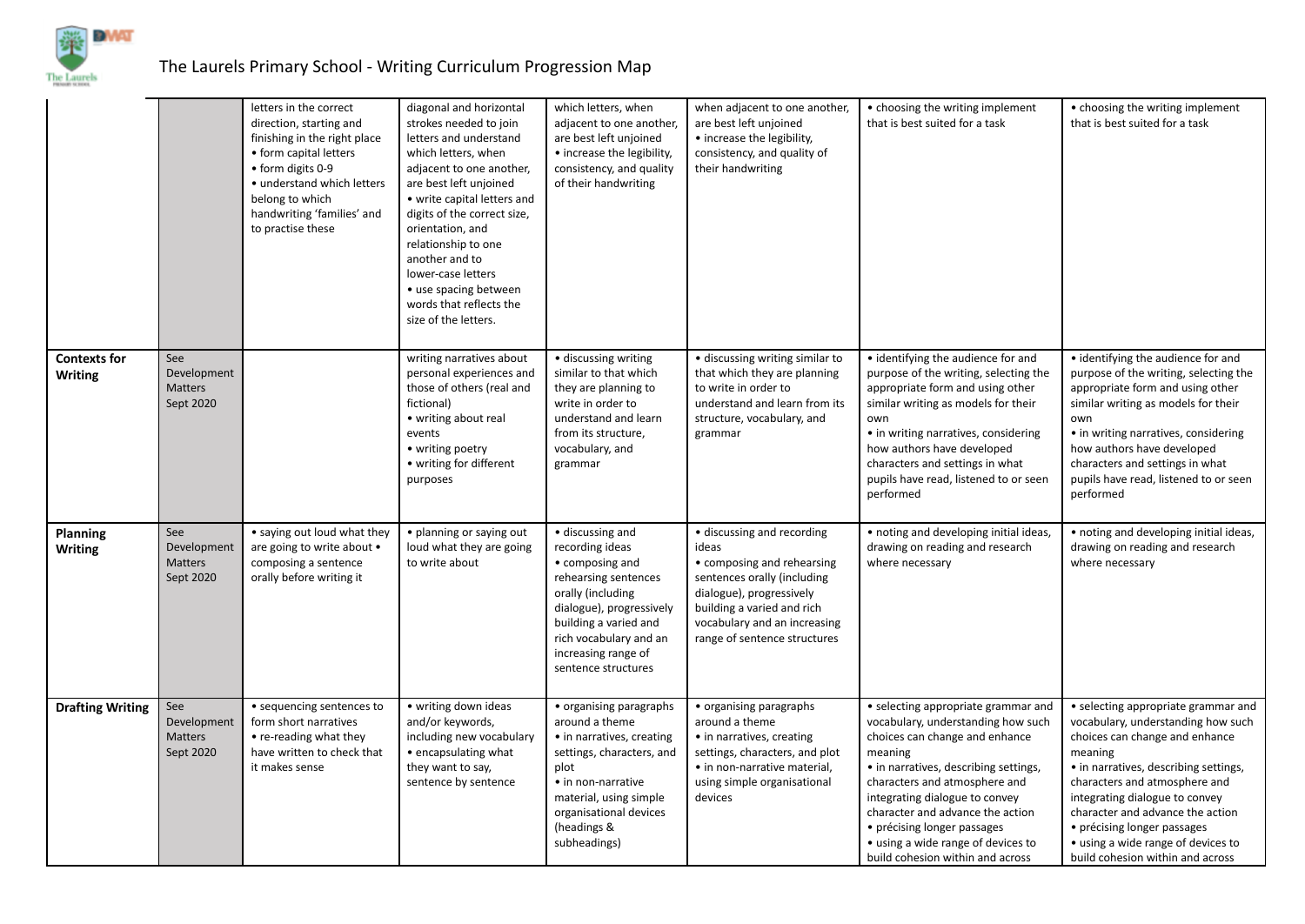

## The Laurels Primary School - Writing Curriculum Progression Map

|                              |                                                   |                                                                                                |                                                                                                                                                                                                                                                                                                                                              |                                                                                                                                                                                                                                                                                                                                                                          |                                                                                                                                                                                                                                                                                                    | paragraphs<br>• using further organisational and<br>presentational devices to structure<br>text and to guide the reader                                                                                                                                                                                                                                                                                                                                                                                                    | paragraphs<br>• using further organisational and<br>presentational devices to structure<br>text and to guide the reader                                                                                                                                                                                                                                                                                                                                                                                    |
|------------------------------|---------------------------------------------------|------------------------------------------------------------------------------------------------|----------------------------------------------------------------------------------------------------------------------------------------------------------------------------------------------------------------------------------------------------------------------------------------------------------------------------------------------|--------------------------------------------------------------------------------------------------------------------------------------------------------------------------------------------------------------------------------------------------------------------------------------------------------------------------------------------------------------------------|----------------------------------------------------------------------------------------------------------------------------------------------------------------------------------------------------------------------------------------------------------------------------------------------------|----------------------------------------------------------------------------------------------------------------------------------------------------------------------------------------------------------------------------------------------------------------------------------------------------------------------------------------------------------------------------------------------------------------------------------------------------------------------------------------------------------------------------|------------------------------------------------------------------------------------------------------------------------------------------------------------------------------------------------------------------------------------------------------------------------------------------------------------------------------------------------------------------------------------------------------------------------------------------------------------------------------------------------------------|
| <b>Editing Writing</b>       | See<br>Development<br>Matters<br>Sept 2020        | discuss what they have<br>written with the teacher or<br>other pupils                          | • evaluating their writing<br>with the teacher and<br>other pupils • rereading<br>to check that their writing<br>makes sense and that<br>verbs to indicate time are<br>used correctly and<br>consistently, including<br>verbs in the continuous<br>form<br>• proofreading to check<br>for errors in spelling,<br>grammar, and<br>punctuation | • assessing the<br>effectiveness of their<br>own and others' writing<br>and suggesting<br>improvements<br>• proposing changes to<br>grammar and<br>vocabulary to improve<br>consistency, including<br>the accurate use of<br>pronouns in sentences<br>• proofread for spelling<br>and punctuation errors                                                                 | • assessing the effectiveness<br>of their own and others'<br>writing and suggesting<br>improvements<br>• proposing changes to<br>grammar and vocabulary to<br>improve consistency, including<br>the accurate use of pronouns<br>in sentences<br>• proofread for spelling and<br>punctuation errors | • assessing the effectiveness of their<br>own and others' writing<br>• proposing changes to vocabulary,<br>grammar, and punctuation to<br>enhance effects and clarify meaning<br>• ensuring the consistent and correct<br>use of tense throughout a piece of<br>writing<br>• ensuring correct subject and verb<br>agreement when using singular and<br>plural, distinguishing between the<br>language of speech and writing and<br>choosing the appropriate register<br>• proofread for spelling and<br>punctuation errors | • selecting appropriate grammar and<br>vocabulary, understanding how such<br>choices can change and enhance<br>meaning<br>• in narratives, describing settings,<br>characters and atmosphere and<br>integrating dialogue to convey<br>character and advance the action<br>• précising longer passages<br>• using a wide range of devices to<br>build cohesion within and across<br>paragraphs<br>• using further organisational and<br>presentational devices to structure<br>text and to guide the reader |
| Performing<br><b>Writing</b> | See<br>Development<br><b>Matters</b><br>Sept 2020 | • read their writing aloud<br>clearly enough to be heard<br>by their peers and the<br>teacher. | • read aloud what they<br>have written with<br>appropriate intonation to<br>make the meaning clear                                                                                                                                                                                                                                           | • read their own writing<br>aloud, to a group or the<br>whole class, using<br>appropriate intonation<br>and controlling the tone<br>and volume so that the<br>meaning is clear.                                                                                                                                                                                          | • read their own writing aloud,<br>to a group or the whole class,<br>using appropriate intonation<br>and controlling the tone and<br>volume so that the meaning is<br>clear.                                                                                                                       | • perform their own compositions,<br>using appropriate intonation,<br>volume, and movement so that<br>meaning is clear.                                                                                                                                                                                                                                                                                                                                                                                                    | • perform their own compositions,<br>using appropriate intonation,<br>volume, and movement so that<br>meaning is clear.                                                                                                                                                                                                                                                                                                                                                                                    |
| Vocabulary                   | See<br>Development<br>Matters<br>Sept 2020        | • leaving spaces between<br>words<br>• joining words and joining<br>clauses using "and"        | • expanded noun phrases<br>to describe and specify                                                                                                                                                                                                                                                                                           | • extending the range of<br>sentences with more<br>than one clause by using<br>a wider range of<br>conjunctions, including<br>when, if, because,<br>although<br>• choosing nouns or<br>pronouns appropriately<br>for clarity and cohesion<br>and to avoid repetition<br>• using conjunctions,<br>adverbs and<br>prepositions to express<br>time and cause (and<br>place) | • extending the range of<br>sentences with more than one<br>clause by using a wider range<br>of conjunctions, including<br>when, if, because, although<br>• choosing nouns or pronouns<br>appropriately for clarity and<br>cohesion and to avoid<br>repetition                                     | • use a thesaurus<br>• using expanded noun phrases to<br>convey complicated information<br>concisely<br>• using modal verbs or adverbs to<br>indicate degrees of possibility                                                                                                                                                                                                                                                                                                                                               | • use a thesaurus<br>• using expanded noun phrases to<br>convey complicated information<br>concisely<br>• using modal verbs or adverbs to<br>indicate degrees of possibility                                                                                                                                                                                                                                                                                                                               |